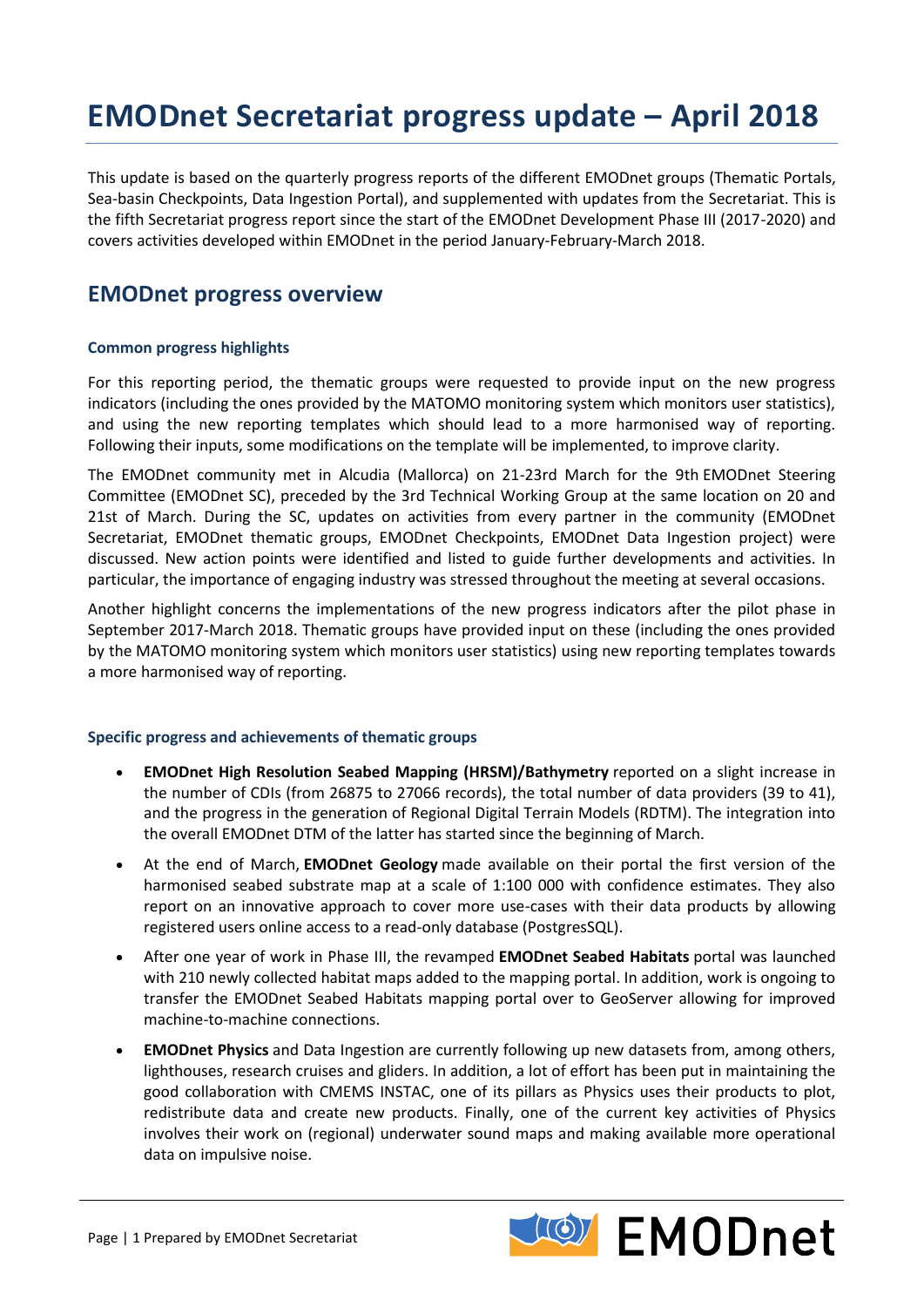- Data providers are busy with populating the **EMODnet Chemistry** data infrastructure with data on contaminants and litter. Furthermore, since the end of 2017, the sea-basin coordinators are currently validating, harmonizing and aggregating the data collections of nutrients, chlorophyll and oxygen; the goal is to generate data products to be delivered by the end of April 2018.
- A major update of the **EMODnet Biology** database has taken place: 30 datasets were made available, 3 major dataset updates were done, and 45 new datasets were added to EurOBIS and ingested into EMODnet Biology. Furthermore, the portal is developing several new data products including (i) maps showing the spatio-temporal distribution of different trait types; (ii) basic species distribution models; (ii) time series of phyto- and zooplankton; (iv) distribution maps of benthos in the North Sea, Celtic Sea and Baltic Sea).
- The data of the vessel density are being cleaned and pre-processed, while the grid has already been created on the portal of **EMODnet Human Activities**. Meanwhile, it has been agreed that EMSA will start preparing the vessel density maps for EMODnet in 2019.
- The promotion of the **Data Ingestion Portal** by the partners has paid off: the number of submissions has almost doubled from 55 to 106 submissions (metadata forms and related datasets). An additional 50 submissions are currently under processing.

#### **EMODnet Sea-basin Checkpoints progress**

EMODnet Sea-basin Checkpoints for the Arctic, Atlantic Baltic and Black Sea are in the last months of their 36-month project duration, in the process of submitting their second and final Data Adequacy Reports (DAR).

- The portal of the **Arctic Checkpoint**, as well as the text and viewers of all challenges, are being updated to their final version. A preliminary date (30th and 31st of May 2018) has been fixed for the second panel meeting, where the second DAR will be presented and evaluated.
- The **Atlantic Checkpoint** completed all reports of the 11 challenges and updates to the Sextant metadata base. The methodology developed to assess fitness for purpose used by Mediterranean Sea, Black Sea and Atlantic Checkpoints will be used by members of AtlantOS project. To help them, a training session on Sextant was organised in March in which the organisation of metadata, the link between datasets and data products, and the quality indicators were explained.
- New products were developed by the **Baltic Sea Checkpoint**, which brings the total number of data products to 331. Additional products are currently under development. The Checkpoint has also dedicated time to the publishing of an article in the Proceedings of the 8th EuroGOOS Conference which was held in October 2017, and submitting another one to a special issue of GEO Blue Planet.
- The second DAR (Data Adequacy Report) produced by the **Black Sea Checkpoint** will be presented to and evaluated by the Panel Experts on the 9th and 10th of May 2018, in Istanbul (Turkey). The 2nd DAR documented the reliability and utility of the existing monitoring system at the level of the sea-basin, and identified the main gaps.

## **EMODnet data portals usage**

The thematic lots collect a range of user statistics which are reported via a set of progress indicators. The summary below covers the three-month period January-February-March 2018. In this period, the thematic lots have reported using a new set of progress indicators after the pilot phase reported in the previous quarter. These new indicators cover not only different aspects of acquisition and development of data and data products, but also portal delivery and impact. Statistics for the Central Portal, Sea-basin Checkpoints and Data Ingestion Portal are also provided.

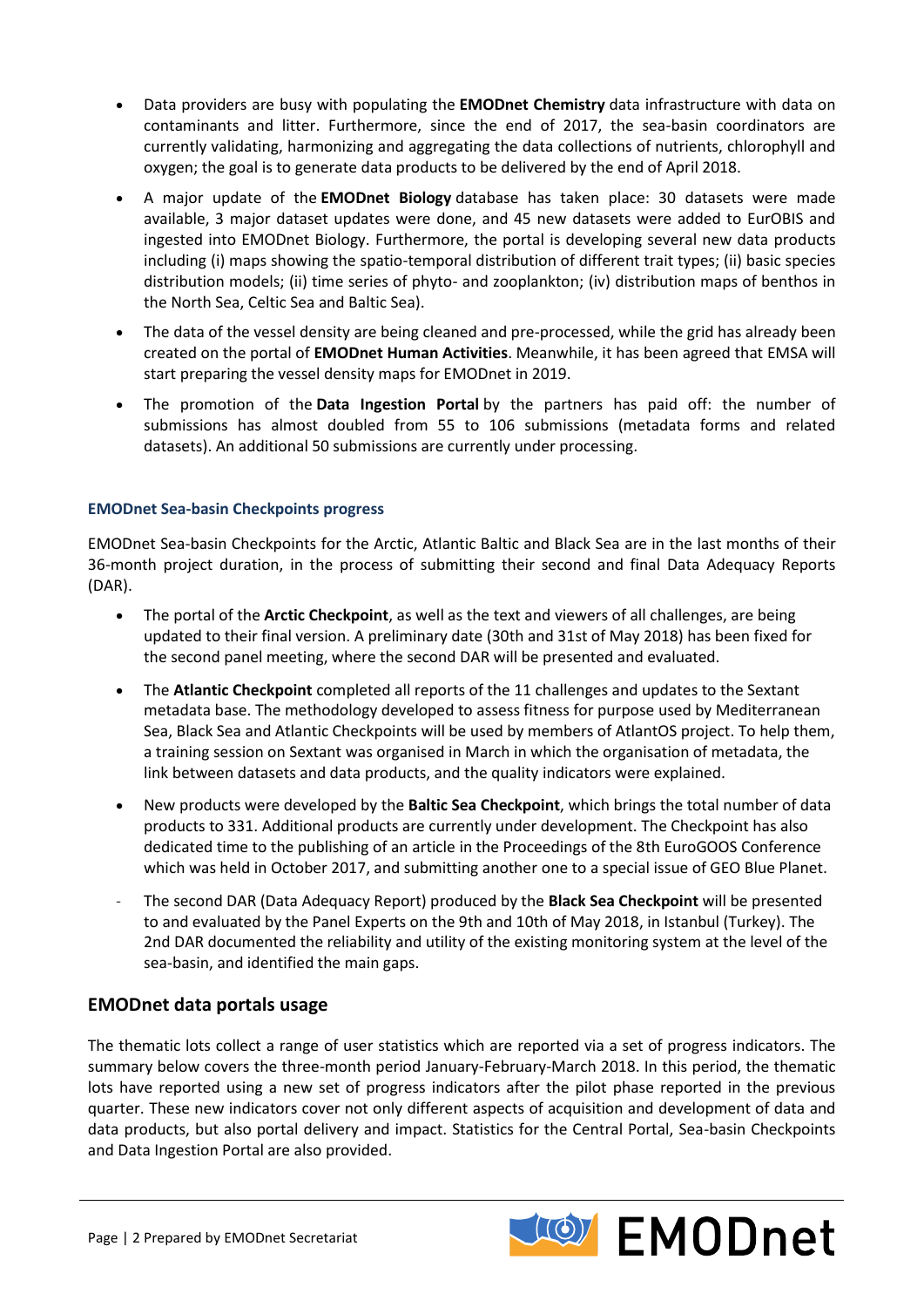- In **EMODnet Bathymetry**, the number of datasets has increased by less than 1%. Nevertheless, the number of manual data downloads has increased by 138% compared to the previous reporting period. The users are either part of a company or academia. Also interesting to note is that EMODnet Bathymetry data or data products have been included in about 20 (published in near future and recently published) publications.
- Overall, the volume of downloaded data and data products from **EMODnet Geology** increased compared to the previous reporting period. "Seafloor substrates" remains the most popular map in terms of volume downloaded (10500 MB compared to 3740 MB in previous period). In total, 155 manual downloads were done. As for most of the other portals, research is the main reason for users to download data.
- No new datasets or data products were implemented in **EMODnet Seabed Habitats** portal. In total, about 6300 manual downloads have been done from the thematic portal. Overall, the number of visitors has increased with the interactive map being the most popular page (about 1789 unique views in the last reporting period). Visitors from Academia/Research are the most frequent users of the portal, followed by Business & Private Companies.
- Compared to the last quarterly period, less data was downloaded from **EMODnet Physics** (70% less manual data downloads were done compared to the previous period). On the other hand, the number of manual data product downloads increased by more than 200% since last period (3.487 compared to 1.024 downloads). Also, the map viewer gained in popularity as there were 21% more map data visualisations compared to the previous period. The majority of the users are from the academic or research environment followed by companies.
- A total of 177.485 data records have been downloaded from the **EMODnet Chemistry** portal, which is an increase of 16% compared to previous period. Similarly, an increase of 77% has been reported in the number of downloads of data products. The Map tool is a very popular tool to visualise the data products, as evidenced by the high number of visualisations (66.387). EMODnet Chemistry data and data products are particularly popular in research environments (research and theses).
- **EMODnet Biology** reported on a number of 213 manual data downloads, mostly for research purposes (research, data exploration and testing). The webpages, *Data Download* and *Data Catalogue* are also the most visited ones. As already mentioned, the database experienced a major update (30 new datasets were made available; after one year of the project about 50% of the identified datasets are now feely available on the EMODnet Biology portal). The release of new products is planned in the second year of contract (beginning in April 2018).
- The View data page (the map viewer) of **EMODnet Human Activities** is the most popular one (about 1965 during the actual reporting period). New datasets on windfarms have been made available. The downloaded data from EMODnet Human Activities has been used most often for Research purposes, followed by Environment purposes and "Other". Also Transport, Energy and Tourism sectors make use of the data.
- On the **Central Portal**, the Bathymetry page is the most visited one, followed by Seabed Habitats and Human Activities. Whereas Chemistry is the least visited portal. EMODnet in general currently has 2305 Twitter followers (at the time of reporting) and 58 Facebook Likes. Continuous efforts will be undertaken to spread the word about EMODnet and increase the number of Twitter and Facebook followers.
- The **Data Ingestion Portal** remains a popular portal: every month, between 7500 and 9200 unique visitors were recorded.
- In the **Atlantic Sea-basin Checkpoint**, the monthly number of visitors remained stable (on average about 299 visitors per month) compared to the previous period, while for the **Baltic Sea Checkpoint**, the monthly number of visitors decreased to below 200. Especially January was a very quiet month for the latter checkpoint, possibly due to the holidays. The **Black Sea Checkpoint** was

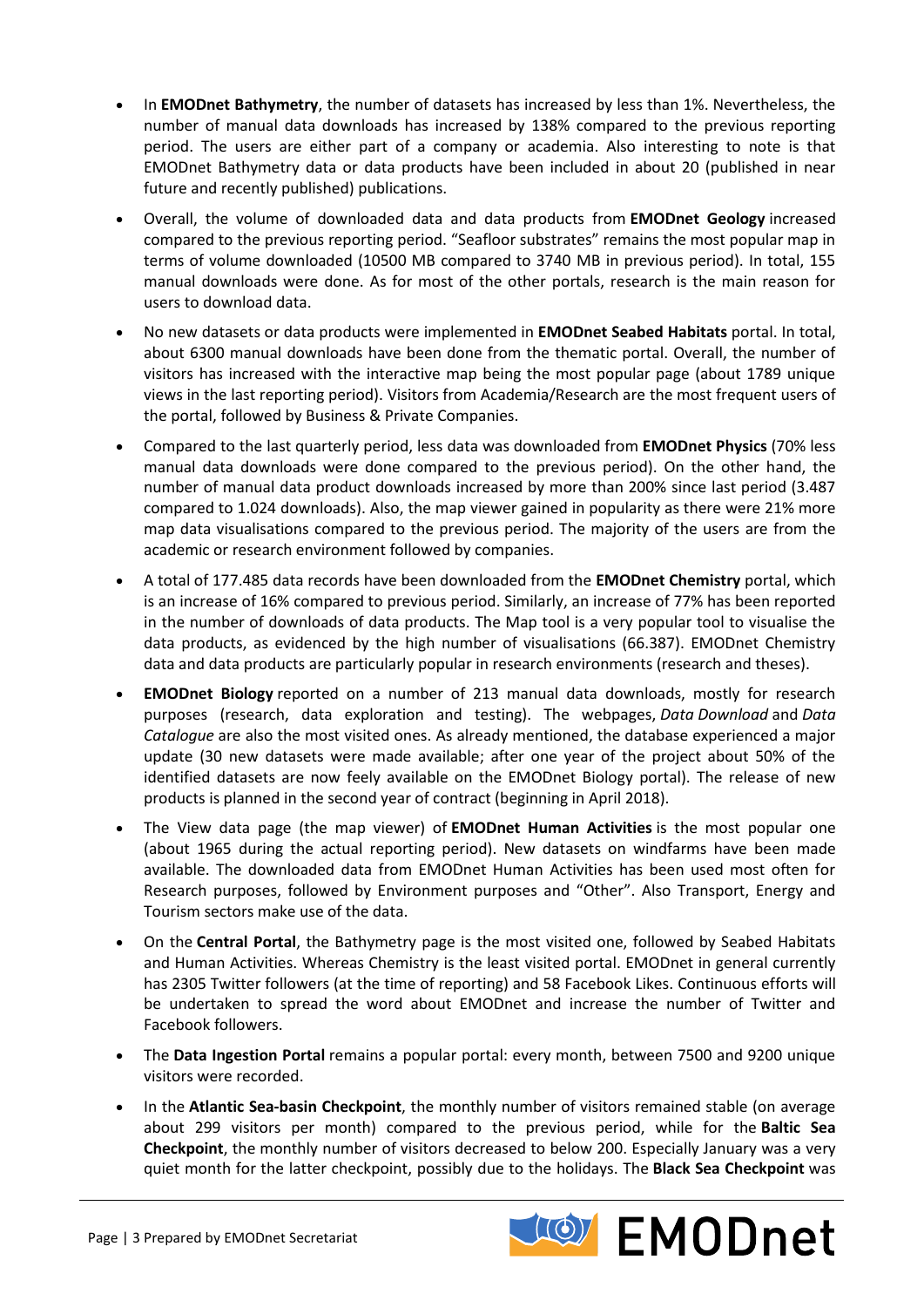visited 216 times during the last period, especially in April, among which there were 190 new visitors. The **Arctic Checkpoint** did not provide numbers on the user statistics, but reported that the number of visitors is low and declining (on average 2 visitors per week) and that they will try to give an overview in the next progress report. They believe this portal is only interesting for a small amount of people working on the Arctic area.

## **Challenges to be addressed**

- The previously reported delay in the timely provision of datasets in the agreed way by Croatia and Slovenia to **EMODnet Bathymetry** has been solved. Communication with Denmark remains difficult, which might have implications for the resolution of source data in Danish waters.
- **EMODnet Geology** WP5, which is dealing with Coastal behaviour, is currently challenged with an unavailability of detailed data for many areas. To overcome this challenge, they are using a new satellite-based approach of determining decadal coastline change. Also, the efforts to tie with the Regional Sea Conventions (RSCs) are up until now unsuccessful. The RSCs do not respond or are too busy at the moment to get involved with EMODnet Geology.
- **EMODnet Seabed Habitats** has concerns about its compliance with the General Data Protection Regulations (GDPR) which comes into force by the end of May. Other portals are facing similar issues.
- **EMODnet Physics** reports on the non-interoperability of the PANGAEA system which uses another system than EMODnet Physics.
- When data is coming from different Member States, chances are high that the information received is heterogeneous in many ways. This was the case for the data on beach litter for **EMODnet Chemistry**, where huge heterogeneity was detected in sampling methods, spatial-temporal information and litter categories coding.
- No permission was granted to **EMODnet Biology** to make available fishery data from IOF (Croatia), as the organisation had no permission exchanging them/DG-MARE is looking into this issue.
- Most of the Spatial Planning zones plans, coming from different country, will not be approved until the end of 2021. **EMODnet Human Activities** thinks about including proposal as well as final management plans.

## **User feedback**

Feedback to users is essential to improve the services provided by each thematic lot but also to support users in all possible ways. In the past quarter, EMODnet Geology, Seabed Habitats, Physics, Chemistry and Human Activities dealt with some technical inquiries such as support to download a specific dataset which were usually solved within the week (but mostly within a day), support to handle maps in non-ArcGIS software, or support to handle ODV data files. EMODnet Biology mostly dealt with data requests, and EMODnet Bathymetry answered several simple questions (e.g. on how to use the WCS service). All inquiries are usually dealt with within a few days.

## **Recent meetings and events**

- The Technical Working Group and Steering Committee met in Mallorca on 20-21/03/2018 and 21- 23/03/2018 respectively for the 9<sup>th</sup> EMODnet Steering Committee Meeting. During these meetings, fruitful discussions regarding the overall progress, outcomes of past activities and highlights of future new activities, and challenges of the Thematic lots, the Data Ingestion Portal and the Secretariat were held.